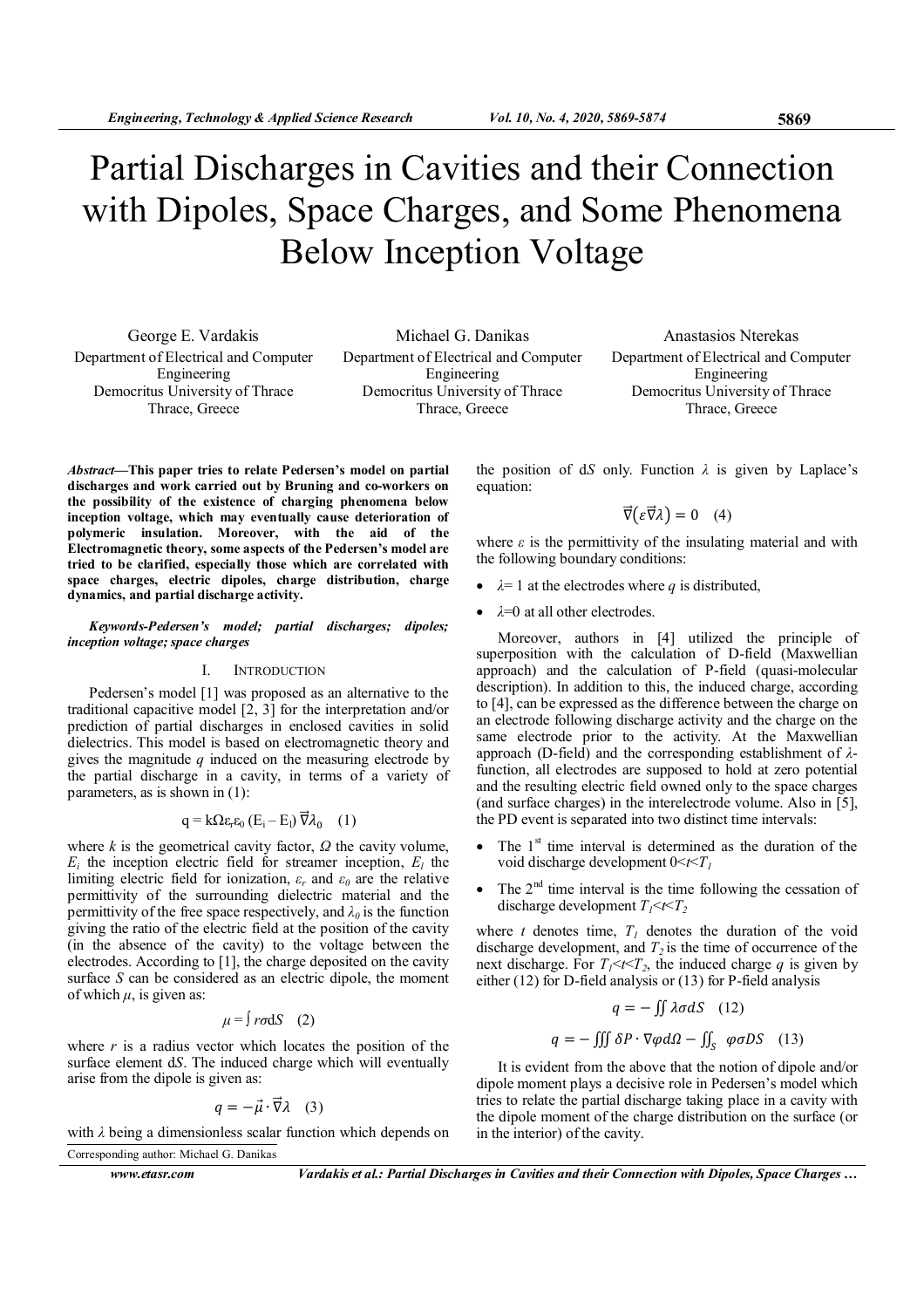A criticism leveled against Pedersen's model was that it is confined to a certain type of partial discharges, namely that of streamer-type discharges and it cannot be applied to all types of discharges. It is a model rather for initial experimental conditions and not for an estimate of the long-term developed discharges [6]. Moreover, as was noted in [6],  $\lambda$  does not seem to be a function without physical meaning but it is the relative potential and can be expressed in terms of a percentage. However, even though there is a disagreement as to whether the net charge within the cavity remains zero [1, 6], it is evident from [1] that Pedersen's model tries to relate dipole moment with charge dynamics inside the cavity and thus with even minute discharge currents. The resulted electric field at the void exerts forces causing charge generation, which consequently has as a result, electric dipoles appearance within the cavity. The partial discharge activity inside the void leads to charge distribution and redistribution inside the void, and thus, induced charge appears at the electrodes [1]. Shortly, dipole moments within the cavity are supposed to induce charges and eventually cause the recorded partial discharge currents. Consequently, it is reasonable to assume that, agreeing with [6], the net charge within the cavity is not zero. If the opposite is valid (i.e. net charge is zero), this cannot explain the findings of [7] as well as some ideas put forward by other people [8]. Charge dynamics means that even elementary charge motion can cause somehow minute currents that may circulate inside the insulating material. Such minute currents, related to charging phenomena below inception voltage, were noticed in [7], where it was remarked that chemical by-products below

and above the inception voltage were quite similar. Further work on polymers and nanocomposite polymers reinforced this viewpoint, namely that there were some below-inception charging phenomena [9-12]. To be sure, previous published work does not prove that such phenomena exist in all insulating materials but, at least, there are some indications that this may be the case. Further evidence that that may be the case comes from other sources as well [13].

The topic of very small partial discharges (barely detectable from partial discharge detectors) was dealt with in numerous publications [14-19], where it was discussed whether such small events are of pulsive or of non-pulsive nature. In [10, 20], it was remarked that, having an enclosed cavity in polyethylene, a conducting path caused the magnitude of quite low current pulses (1-10mA) which is substantially different and quite lower than current pulses of about 1A measured with other more conventional arrangements [21]. It was mentioned in [6] that there are doubts whether the net charge in a cavity is zero or can supposed to be equal to zero. However the fact that inside the cavity we have a dipole (or a number of dipoles or a distribution of dipoles) does not necessarily mean that the total electric charge is zero. Various approaches point out the possibility of having small currents (or small charge displacements) inside the dielectric causing phenomena that may not be detected, but which may still provoke damage. Thus the discussion of the pulsive or non-pulsive nature of partial discharge phenomena at and/or above inception voltage is shifted to a more fundamental question whether charge movement inside the dielectric causes deterioration, even below the inception voltage.

TABLE I. SHORT PRESENTATION OF THE D-FIELD AND P-FIELD ANALYSIS [4]

| D-field (Maxwellian analysis)                                                                                                                                                                                                                                                                                                                                                                                                                                                                                                                                                                                                                                | P-field (Quasi-Molecular analysis)                                                                                                                                                                                                                                                                                                                                                                                                  |
|--------------------------------------------------------------------------------------------------------------------------------------------------------------------------------------------------------------------------------------------------------------------------------------------------------------------------------------------------------------------------------------------------------------------------------------------------------------------------------------------------------------------------------------------------------------------------------------------------------------------------------------------------------------|-------------------------------------------------------------------------------------------------------------------------------------------------------------------------------------------------------------------------------------------------------------------------------------------------------------------------------------------------------------------------------------------------------------------------------------|
| The induced charge depends in a unique way on the location and magnitude<br>of the space charge. An infinitesimal $dQ$ located anywhere in the interelectrode<br>region induces charges dq at all over electrodes:<br>$dq_i = \lambda dQ_i$ (5)                                                                                                                                                                                                                                                                                                                                                                                                              | The polarization P in the dielectrics is an important property, especially in<br>insulating materials containing polarizable regions. The polarization effect is<br>included in the $\lambda$ -function in the D-field analysis. The whole interelectrode<br>region is considered as a vacuum supposing that the solid dielectric itself is a<br>distribution of electric dipoles, with polarization (density) P.<br>$du = Qdr$ (6) |
| Applying Green's reciprocal theorem (7), two states are discriminated. In the<br>first state, all electrodes are held at ground potential and the only charge left on<br>the electrode will be the induced charge associated with the space charge,<br>deposited in the space subtended by these electrodes. In the second state, $\rho=0$ ,<br>$\sigma$ =0 everywhere, so all electrodes are at zero potential (8), (9).<br>$\iiint \rho \cdot V'd\tau = \iiint \rho' \cdot Vd\tau$<br>(7)<br>$q_i \cdot U_{ci} + \iiint V_{ci} \rho d\Omega + \iint V_{ci} \sigma dS = 0$ (8)<br>$q_i = -\iiint \lambda_i \rho d\Omega - \iint \lambda_i \sigma dS$<br>(9) | The polarization $P$ in a point of a solid dielectric depends on :<br>Applied voltages (Pa) and space charge formed by partial discharge $(\Delta P)$ .<br>$P = Pa + \Delta P$ (10)<br>The resulting induced charge on the <i>i</i> -th electrode is given by $(11)$ :<br>$q_i = -\iiint (\varphi_i \rho + \Delta P \cdot \nabla \varphi_i) d\Omega - \iint \varphi_i \sigma dS$ (11)                                               |

### III. REMARKS ON CAVITIES IN RELATION TO PEDERSEN'S MODEL: DISCUSSION AND COMMENTS

There is a large amount of experimental data on cavities enclosed in insulating materials. Very often, however, the experimentalists do not go below 1mm or 0.1mm in radius [1, 22]. There is though some evidence that cavities may become dangerous even below such dimensions [23]. Certainly this is a topic needing further investigation. Further confirmation of the above is offered in [24], where computer calculations indicated that, in the case of electrical machine insulation, cavities as small as  $0.01$  mm (or even smaller) in radius near a conductor, there may be electric fields as high as 25kV/mm. Other

evidence regarding the existence and effect of small cavities (in the range of up to  $120 \mu m$ ) was recorded in [25], where work was carried out with photovoltaic modules and components. Moreover, a lot of emphasis was given in the past decades on the role of partial discharge detection by electrical means. In [25] offers another perspective, since it stresses the importance of both optical and electrical measurements. In [26] stresses also the limitations of the electrical measurements of PD. According to [26], simultaneous imaging and PD measurements may reveal the successive stages of some treeing growth phenomena. Studying a cavity, one should not forget that its surface may not necessarily be smooth. In other words, its surface may have protrusions, not necessarily metallic but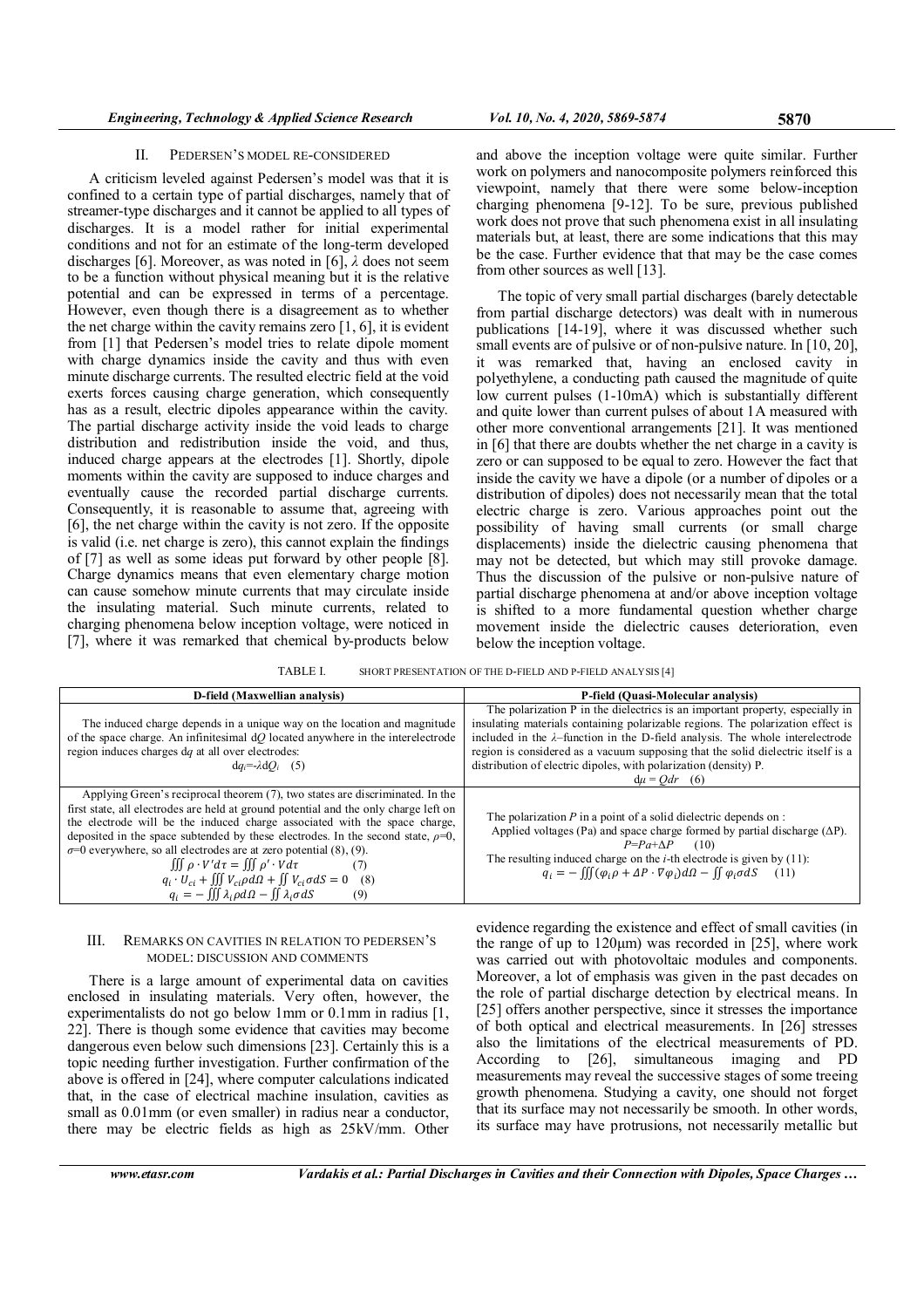consisted of dielectric material. Recent research reveals that dielectric protrusions may be the sites of high field intensifications and thus contribute to the breakdown mechanism [27]. Such data agree with preliminary efforts in [9, 10], where it was indicated that even small irregularities on the surface of the cavity can contribute to the rise of minute currents below inception. A further remark concerning the PDextinction voltage: this can be determined with limited accuracy because of the influence from temperature and humidity [28]. Even without such parameters, PD-extinction voltage may somehow vary from measurement to measurement due to the highly statistical nature of PD phenomena. This may be a further indication as to the possibility of charging events below inception.

The whole issue of damage below inception voltage (which we try to relate with charge packets) is not unrelated to the uncertainties of defining the level of inception [29]. Moreover, material composition plays a crucial role in determining the inception voltage [30]. Cavity position affects also the inception voltage [31]. Yet on another question related to considerations developed in [7], namely that charging phenomena are possible below inception voltage (because of some minute irregularities on the cavity surface), there is some indirect confirmation in [32], where the morphology and surface topography of polyethylene may affect space charge packet characteristics. Although the authors of [32] do not mention partial discharges and related phenomena, it is evident that surface treatment plays a role in determining charge packets. In agreement to the above, in [33] it is noted that the formation of packet-like charge is a result of a high conductivity region that is caused when traps are filled by electronic carriers (electrons or holes). In [34], various partial discharge models are presented. In all models, the role played by surface charge accumulation is evident. Furthermore, gas conductivity inside a cavity is also important. Such comments – on gas conductivity – were made earlier [7,9]. However, gas conductivity may appear even in the absence of partial discharges, conductivity which will not necessarily be "translated" (or transformed) into something detectable. Such ideas conform to [35], where it was reported that in minute cavities partial discharges may have very long statistical time lag and the number of initial electrons may indeed be very small. In relatively low voltages, ionization processes of low energy may occur, which means that charges appearing in the cavity may result to clusters of space charges on the cavity walls. Such a space charge results in an electric field which – in the case of AC fields - is added to the applied electric field on the insulation [36]. Although what was described is the normal process of a PD, no one can exclude the possibility of having such events even below the inception voltage.

A careful reader can observe that the whole approach of space charge phenomena is related to the model proposed many years ago by some distinguished researchers [37], namely that the electrodes, under AC conditions, inject and extract charges. Some electrons are emitted or injected into the dielectric during the negative half cycle for a short distance, limited by the declining stress away from the points. They will be drawn back into the point on the positive half cycle and re-injected in the following cycle. On each cycle some of the electrons will gain

sufficient energy to cause some polymer decomposition and thus create space charges in the bulk of the polymer. The estimated distance within which injected electrons can interact with the material to produce electrical trees near the tip of a needle is thought to be less than  $20\mu$ m. Tree initiation time (t) is related to the electric field  $(E)$ , the effective work function  $\varphi$ (i.e. the difference between the work function of a metal and the electron affinity of a dielectric) with the following equation

$$
\ln(t) = B\varphi^{3/2}/E + \ln(C/A) \quad (14)
$$

where 
$$
A
$$
,  $B$ , and  $C$  are constants.

Moreover, in [1], it is stated that  $\lambda$  function is given by:

$$
\vec{\nabla}(\varepsilon \vec{\nabla} \lambda) = 0 \quad (4)
$$

where  $\varepsilon$  is the permittivity of the dielectric. Solving the above equation in the appropriate area of interest,  $\lambda$  can be evaluated. Initially, none can ignore that the space where the above equation is solved, includes, conducting (electrode, ionized air void), non-conductive (dielectric) and of course interfaces between the aforementioned materials. The analysis in [1, 5], needs more clarification, because (4) is Laplacian, while in all interfaces, in the interior of the solid dielectrics, at the electrodes and inside the air void, space charges are present, determining the electric potential distribution. Shortly, in [1, 5], the authors prove with a Maxwellian approach for  $\lambda$  function :

$$
\overrightarrow{\vec{v}(\vec{v}+\delta\vec{D})}
$$
 (15)  

$$
\overrightarrow{\vec{v}(\varepsilon\vec{v}\lambda)}=0
$$
 (4)  

$$
\overrightarrow{\vec{v}(\varepsilon\vec{v}\lambda)}=0
$$
 (4)  

$$
\varepsilon_{+} \cdot (\frac{\partial \lambda_{i}}{\partial n})_{+} = \varepsilon_{-} \cdot (\frac{\partial \lambda_{i}}{\partial n})_{-} (17)
$$

Fig. 1. After PD activity, the presence of space charge in the void is considered to be Poissonian (left rectangle). In [5], after a maxwellian analysis, (4) with the conditions (17) which are laplacian, are finally utilized (right rectangle).

So, in [5], it is stated clearly that the defining equation of  $\lambda_i$ is:

$$
q_i = -\iiint \lambda_i \rho d\Omega - \iint \lambda_i \sigma dS \quad (9)
$$

The first integral corresponds to the space charge in all space  $\Omega$  between the electrodes (consequently including air void) and the second integral calculates the surface charge between dielectrics (at the interfaces between them). The discrimination of electric field into basic Laplace and Poisson (general and basic) field also needs more clarification since, among others, uses in [5]:

$$
\rho = \vec{\nabla} \delta \vec{D} \quad (18)
$$

while the divergence of electric displacement D depends only on the free charge density [38]:

$$
\rho_{total} = \rho = \rho_f + \rho_b = \rho_f - \vec{\nabla} \cdot \vec{P} \quad (19)
$$

$$
\oint \vec{D} \cdot \vec{dS} = Q_f = \int_{\tau} \rho_f d\tau \quad (20)
$$

$$
\oint \vec{D} \cdot \vec{dS} = \int_{\tau} \vec{\nabla} \cdot \vec{D} d\tau \quad (21)
$$

Comparing (20) and (21), results to:

 $\rho_f = \vec{V} \cdot \vec{D}$  (22)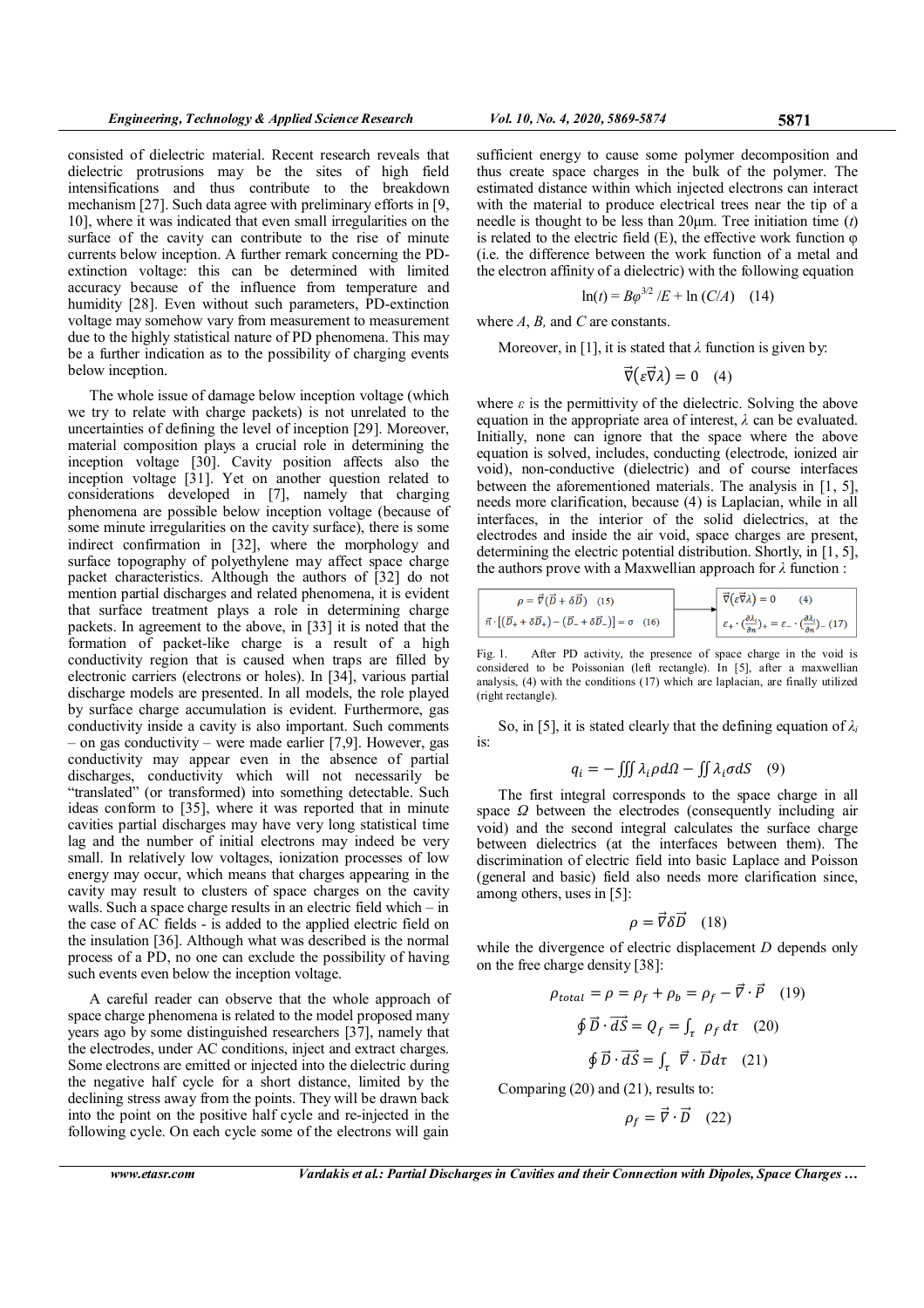In addition to this, in [5], the electric field is assumed to be Laplacian, before the PD activity and after PD activity, the presence of space charges in the void dictates us to solve Poisson's equation. In a mixed system, constituting from at least 2 electrodes, one solid dielectric and one air void enclosed in the aforementioned solid insulator, the voltage application U at the electrodes, creates space charges. The existence of space charges does not depend on the occurrence of a PD activity or not. Generally speaking, space charges are localized states of charge, deriving from various sources.

A first source of space charges is the polarization that took place at the dielectric. Every molecule of the solid dielectric in the interelectrode area, before the electric field application, may exist in two states. Either the molecule has symmetrical distribution of the electric charge, with a coincidence of the negative and positive charge (zero dipole moment), or it is polarized due to the asymmetry in the negative charge distribution (non-zero dipole moment or permanent dipole moment). After the electric field application, the molecules of the first category gain an induced dipole moment due to the separation of the centers of positive and negative charge distributions. Molecules of the second category rotate into the direction of the field. As it is known from Fundamental Electromagnetism, dielectric hysteresis loop appear in solid dielectrics, but in the present paper relaxation time for solid dielectrics is not taken into account, similarly with [1, 5]. Moreover, the interelectrode system includes the air void. It is known that the electric field inside an air slit enclosed in a solid dielectric is k times bigger than the mean electric field.

# $E_0 = \varepsilon \cdot E_{mean}$  (23)

where  $E_0$  is the value of the electric field inside the air void,  $\varepsilon$  is the relative permittivity of the dielectric (dielectric constant) and  $E_{mean}$  is the mean value of the electric field inside the dielectric. The bigger value of  $E_0$  is due to the polarization charges in the interior of air void. Of course, (23) is valid whether partial discharge sparks inside the air void or not. Thus, a dielectric after a voltage application shows polarization and/or polar charges at various positions, which in turn is itself one of the major factors for the space charge existence, independently or not from the PD activity.

$$
\rho_b = -\vec{\nabla} \cdot \vec{P} \quad (24)
$$

A second source, contributing to space charges, independently again from the PD occurrence or not, are the free charges. In our system (electrodes, solid dielectric, air void, interfaces), free charges exist at:

- electrodes (before PD as charge q and after PD as  $q + q_{induced}$ ) and
- air void (before PD and after PD).

at the region in front of the injecting electrode. This procedure is most common and usual from point electrode. The space charge injection distorts the electric field and reduces or enhances the local electric strength, in the region around the tip of the needle electrode. In case of homocharges, reduces the electric field  $E$  and in case of heterocharges enhances the local electric field. This category is free charges which have lost their kinetic energy to break bonds and they have converted to thermal ones.

TABLE II. TWO SITUATIONS FOR POTENTIAL AND CHARGE BEFORE AND AFTER INDUCED CHARGE APPEARANCE ON THE ELECTRODE.

| $1st$ state (before PD)                                                 | 2 <sup>nd</sup> state (after PD)                                                                        |
|-------------------------------------------------------------------------|---------------------------------------------------------------------------------------------------------|
| Volume and surface density<br>are equal to zero $\rho=0$ , $\sigma=0$ . | All electrodes are held in ground potential.                                                            |
| One electrode (the $i$ -th<br>electrode) has potential $U_{ci}$ .       | Almost all charges (linked with partial<br>capacitances) are zero.                                      |
| All other electrodes are at zero<br>potential.                          | The only charges left on the electrode will<br>be the induced charges associated with<br>space charges. |

So, it is evident, that space charges (free charges and polarization charges), exist at the interelectrode area, after the voltage application and their existence is not dependent from the occurrence or not of the partial discharge activity in the interior of the enclosed air void. Thus, the electric field, after voltage application is not Laplacian but it is clearly Poissonian. The electric field, of course, is Poissonian before and after PD activity. It must be pointed out that in [4], a fundamental theorem of Electromagnetism, Green's Reciprocal Theorem, [39, 40] is utilized according the following:

According to [39], the Green reciprocal theorem states that if separate charge densities  $\rho$  and  $\rho'$  then give rise to electric potentials  $V$  and  $V$ ' respectively having as a result :

$$
\iiint \rho \cdot V' d\tau = \iiint \rho' \cdot V d\tau \quad (25)
$$

In case, the charge resides solely to the surfaces of n fixed conductors:

$$
\sum_{i=1}^{n} q_i \cdot V'_i = \sum_{i=1}^{n} q_i' \cdot V_i \qquad (26)
$$

where charges  $q_i$  on the conductors correspond to respective potential  $V_i$  and charges  $q_i$ ' correspond to  $V_i'$ .

Applying Green's reciprocal Theorem in a system containing electrodes, void, dielectric and interfaces before and after partial discharge activity (Table I), the following equation is used in [39]:

$$
q_i \cdot U_{ci} + \iiint V_{ci} \rho d\Omega + \iint V_{ci} \sigma dS = 0 \quad (27)
$$

where  $U_{ci}$  is the applied Voltage and  $V_{ci}$  is the scalar potential at  $dQ$  and  $dS$ .

A point of further investigation is the application of (26), which refers to charges residing solely to conductors (e.g. electrodes). At conductors, normally there are free charges  $\rho_f$ and not polarized charges. In (27), volume charge density  $\rho$ includes, among others, the polarized charges (bound charges per unit area) in the interior of the solid insulating material. These charges are not free charges. Furthermore in (27), charges before PD activity (either in the form of volume density  $\rho$  or in the form of surface density  $\sigma$  are equal to zero  $\rho=0$ ,  $\sigma=0$ ). This is the reason which the second term in (27) (or the second term in  $(25)$ ,  $(26)$ ), is equal to zero. This hypothesis neglects the various charges, mostly bound polarized charges which form and appear inside solid dielectric in the time period, after the voltage application and before the partial discharge activity. Finally, in [1] it is stated that the dipole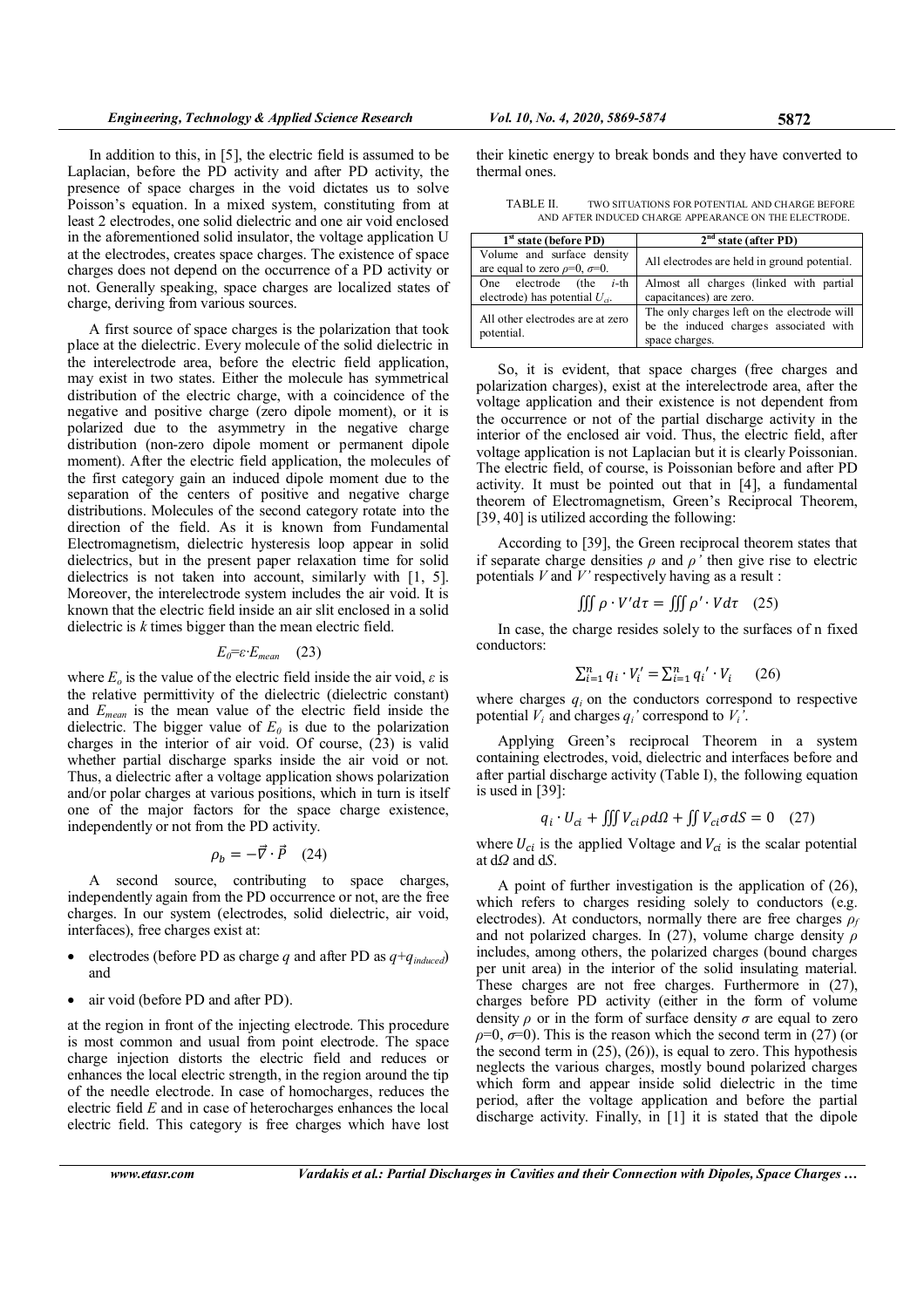moment of a charge distribution left on the surface of an ellipsoid is given by the following equation :

$$
\vec{\mu} = \frac{8\pi\varepsilon}{3A} \left[ \overrightarrow{E_0} - \left[ 1 + \frac{abcA(\varepsilon_0 - \varepsilon)}{2\varepsilon} \right] \overrightarrow{E_l} \right] \tag{28}
$$

where a, b, c are the semiaxes of the ellipsoid,  $E_0$  is the ambient field when the internal field is equal to the inception field  $E_i$ and  $E_l$  is the limiting field when the discharge is quenched. Equation (28), is one of the basic equations leading finally to (1). However, in [41], there is a clear discrimination for the potential calculation  $\varphi$  as can be seen in Table III.

TABLE III. POTENTIAL EXPRESSIONS Φ FOR TWO KINDS OF ELLIPSOID (CONDUCTING AND DIELECTRIC) INSIDE A PARALLEL ELECTRIC FIELD [41]

| Conducting ellipsoid in parallel field                                                                                                                                             | Dielectric ellipsoid in parallel field                                                                  |
|------------------------------------------------------------------------------------------------------------------------------------------------------------------------------------|---------------------------------------------------------------------------------------------------------|
| The potential at the ellipsoid is a<br>constant $\varphi_s$<br>$\varphi_s = \varphi_0 \left[ 1 + \frac{c_2}{c_1} \int_0^\infty \frac{d\xi}{(\xi + \alpha^2) R_{\xi}} \right]$ (29) | The potential at any interior point of<br>the ellipsoid:                                                |
|                                                                                                                                                                                    | $\varphi^{-} = -\frac{E_{0X} \cdot \chi}{1 + \frac{abc}{2\epsilon_2}(\epsilon_1 - \epsilon_2)A_1}$ (30) |
|                                                                                                                                                                                    | And the field intensity in the interior                                                                 |
|                                                                                                                                                                                    | of the dielectric ellipsoid is:                                                                         |
|                                                                                                                                                                                    | $E_X^- = \frac{E_{0X}}{1 + \frac{abc}{2\varepsilon_2}(\varepsilon_1 - \varepsilon_2)A_1}$ (31)          |

Equation (31), belonging to the case of a dielectric ellipsoid inside a parallel electrical field, according to [41], is apparently a part of (28), or has close relation with the analysis about a dielectric sphere inside a parallel field. Equation (28), in [1], which calculates the dipole moment inside an ellipsoid needs further clarification because it seems to correspond to the case of dielectric ellipsoid and how it affects the electric field inside and outside the ellipsoid. The ellipsoid after PD activity, is conducting, due to the electrons, positive and negative ions produced during the ionization activity. The ellipsoid, before the PD activity can considered to be insulating (dielectric e.g. air) but (28) and the final important equation (1), are utilized for induced charge calculation, which is a phenomenon which clearly happened after PD activity. It seems that (28), as referred to [1], is not compatible with the conducting behavior of the void after pd activity.

Recapitulating we may say that the present paper tries to clarify some aspects of Pedersen's model about the induced charge after PD activity. There is no proposal of a new model but a criticism is presented of a very important model from two different aspects. The first aspect is concerned with experimental data below the so-called inception voltage whereas the second aspect is related to the electromagnetic theory and mostly to the conducting behavior of dielectric materials. An effort was made – in the context of the present work – to enlighten some aspects of Pedersen's model. Furthermore, the present paper  $-$  as is evident from the titletries to correlate PD activity with space charges and electric dipoles under the prism of electromagnetic theory.

It is true that a criticism may be levelled in the fact that Pedersen's model is rather old. However, it remains one of the most prominent and used models regarding PD activity and the authors consider that it has significant explanatory power. It is also true that the authors use many references published long time ago. It is also true that more recent criticism of Pedersen's model has been published [42, 43], their comments, however, are beyond the scope of the present paper since they are concerned with the notion of capacitance.

#### IV. CONCLUSION

The present paper tries to enlighten some aspects of the Pedersen model relating partial discharge activity inside air voids and the induced charge at the electrodes after PD activity and charge redistribution. Electromagnetic analysis is fundamental in Pedersen's model and in the present paper some points which need further investigation are demonstrated. The discrimination between conducting and insulating air void, the presence or not of space charges in the interelectrode area, the precise description of the charge kinetics after the voltage application and before partial discharge activity, the role of dipoles and dipole moments, the partial activity below inception voltage, the cavity dimension (especially those with dimensions less than 0.1mm), the PD extinction voltage are some points which are analyzed in the present paper and an effort of a correlation with Pedersen's model is being made.

### **REFERENCES**

- [1] G. C. Crichton, P. W. Karlsson, and A. Pedersen, "Partial discharges in ellipsoidal and spheroidal voids," IEEE Transactions on Electrical Insulation, vol. 24, no. 2, pp. 335–342, Apr. 1989, doi: 10.1109/14.90292.
- [2] A. Gemant, "Die Verlustkurve lufrhaeltiger Isolierstoffe," (in German) Zeitschrift Dertechnischen Physik, vol. 13, pp. 184–189, 1932.
- [3] A. Gemant and W. V. Philippoff, "Die funkenstrecke mit vorkondensator," Zeitschrift für Technische Physik, vol. 13, no. 9, pp. 425–430, 1932.
- [4] A. Pedersen, G. C. Crichton, and I. W. McAllister, "The theory and measurement of partial discharge transients," IEEE Transactions on Electrical Insulation, vol. 26, no. 3, pp. 487–497, Jun. 1991, doi: 10.1109/14.85121.
- [5] A. Pedersen, G. C. Crichton, and I. W. McAllister, "The functional relation between partial discharges and induced charge," IEEE Transactions on Dielectrics and Electrical Insulation, vol. 2, no. 4, pp. 535–543, Aug. 1995, doi: 10.1109/94.407019.
- [6] G. Vardakis and M. Danikas, "The Case of Pedersens' Theory to Model Partial Discharges in Cavities Enclosed in Solid Insulation: A Criticism of Some of its Aspects From an Electrical Engineers' and from a Physicists' Point of View," Journal of Electrical Engineering, vol. 52, pp. 166–170, Jan. 2001.
- [7] A. M. Bruning, D. G. Kasture, F. J. Campbell, and N. H. Turner, "Effect of cavity sub-corona current on polymer insulation life," IEEE Transactions on Electrical Insulation, vol. 26, no. 4, pp. 826–836, Aug. 1991, doi: 10.1109/14.83709.
- [8] E. L. Brancato, "Estimation of lifetime expectancies of motors," IEEE Electrical Insulation Magazine, vol. 8, no. 3, pp. 5–13, May 1992, doi: 10.1109/57.139066.
- [9] M. G. Danikas and A. M. Bruning, "Comparison of several theoretical sub-corona to corona transition relations with recent experimental results," in Conference Record of the 1992 IEEE International Symposium on Electrical Insulation, Jun. 1992, pp. 383–388, doi: 10.1109/ELINSL.1992.246983.
- [10] A. M. Bruning and M. G. Danikas, "Observations on discharges above and below CIV in polymer insulation," in 1991 Annual Report. Conference on Electrical Insulation and Dielectric Phenomena, Oct. 1991, pp. 638–647, doi: 10.1109/CEIDP.1991.763962.
- [11] M. Danikas, X. Zhao, and Y. H. Cheng, "Experimental Data on Epoxy Resin Samples: Small Partial Discharges at Inception Voltage and Some Thoughts on the Possibility of the Existence of Charging Phenomena Below Inception Voltage," Journal of Electrical Engineering, vol. 62, pp. 292–296, Sep. 2011, doi: 10.2478/v10187-011-0046-7.